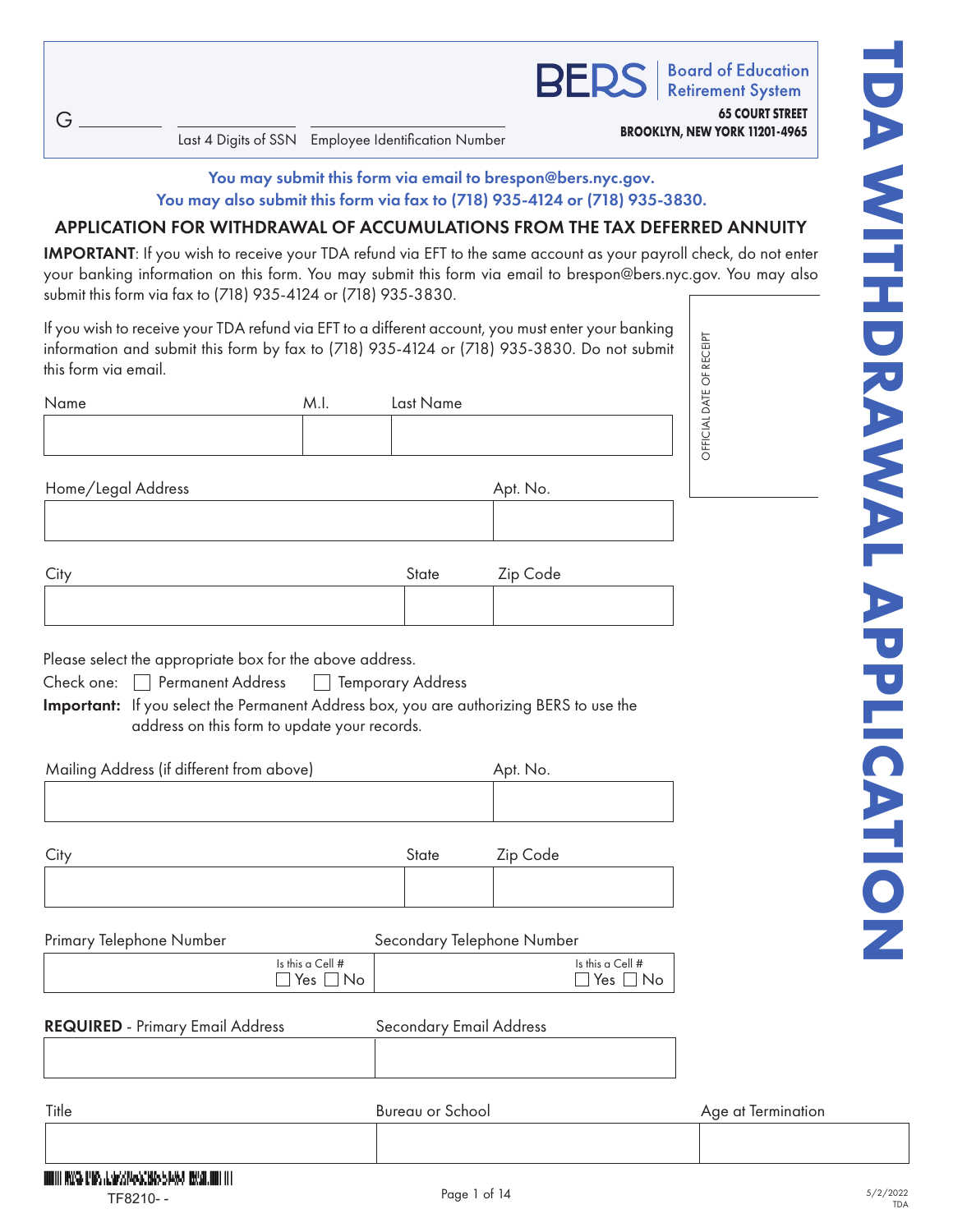# □ **HARDSHIP**

 $G$ .

Note: If requesting a hardship distribution, you must complete a Certification of the Need for a Hardship Distribution.

# DIRECT ROLLOVER OR TRANSFER

If you wish to directly rollover any taxable portion of your withdrawal, the authorization for Trustee to Trustee Transfer section must be completed. Please see the reverse side of this form.

□ I hereby elect to directly rollover my taxable portion on a Trustee to Trustee basis under the Unemployment Compensation Amendment.

#### or

□ I hereby elect to directly transfer my taxable portion to an IRS Qualified Section 403(b) Plan.

| <b>Example to the contract of the contract in the contract of the contract of the contract of the contract of the contract of the contract of the contract of the contract of the contract of the contract of the contract of th</b> |                           |                                          |
|--------------------------------------------------------------------------------------------------------------------------------------------------------------------------------------------------------------------------------------|---------------------------|------------------------------------------|
| $\Box$ I elect to rollover/transfer \$                                                                                                                                                                                               | (show dollar amount) or _ | $\frac{1}{2}$ (show percent) of my total |
| available refund.                                                                                                                                                                                                                    |                           |                                          |
| Choose one:                                                                                                                                                                                                                          |                           |                                          |

 $\Box$  I elect to withdraw the remaining balance  $\Box$  I elect not to withdraw the remaining balance

#### WITHDRAWAL

I elect to withdraw funds from my accumulations in the Tax Deferred Annuity Savings Fund and/or Tax Deferred Variable Annuity Savings Fund as indicated below. I understand that any such amount withdrawn shall first be taken from my Tax Deferred Annuity Saving Fund, and only after it has been exhausted shall an allocation be made from the Tax Deferred Variable Annuity Savings Fund based on the value of a unit for the month following. I further understand that 20% will be withheld and forwarded to the Internal Revenue Service as income tax withholding to be credited against my federal income tax. I understand that any amounts I wish to roll over must be rolled over within 60 days or the amount will be subject to the 20% tax.

Note to foreign persons: If you are a "foreign person" within the meaning of the Internal Revenue Code, the Plan is required by law to withhold 30% of your payment, unless an applicable treaty between the U.S. and your country of residence permits a lower rate. For more information on who qualifies as a "foreign person," you may consult the IRS' website at: [https://www.irs.gov/individuals/international-taxpayers/foreign-persons.](https://www.irs.gov/individuals/international-taxpayers/foreign-persons)

| $\Box$ I elect to withdraw all accumulations in my Tax deferred Annuity Program. |
|----------------------------------------------------------------------------------|
|                                                                                  |

|  |                               | <b>Example 1</b> City in William and accompanying in my fax actorities? William |                      |
|--|-------------------------------|---------------------------------------------------------------------------------|----------------------|
|  | $\Box$ I elect to withdraw \$ |                                                                                 | (show dollar amount) |

Choose one:

| -----------                                             |  |  |
|---------------------------------------------------------|--|--|
| $\Box$ Before taxes (Gross) or $\Box$ After taxes (Net) |  |  |

 $\Box$  FOR HARDSHIP ONLY REASON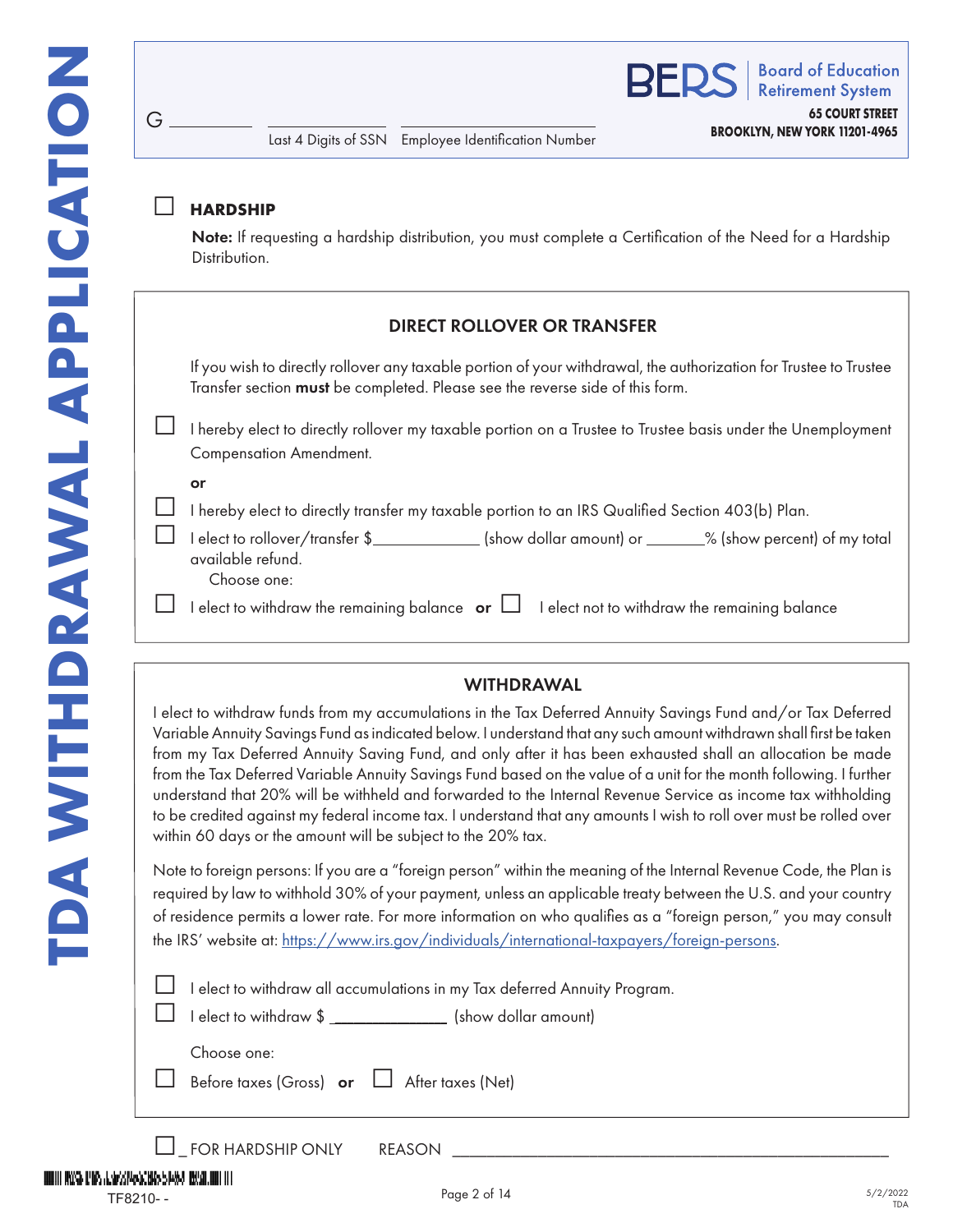**Board of Education Retirement System** 

**65 COURT STREET**

**BROOKLYN, NEW YORK 11201-4965** Last 4 Digits of SSN Employee Identification Number

# COMPLETE THIS SECTION FOR ELECTRONIC FUNDS TRANSFER

My TDA refund should be deposited via EFT to the same account as my payroll check  $\Box$  YES  $\Box$  NO

If you checked YES, do not fill in your banking information below. You may submit this form via email to brespon@bers.nyc.gov

#### If you checked NO, please enter your banking information below. You <u>must submit your form via fax</u> to (718) 935-4124 or (718) 935-3830.

| <b>Exact Name of Financial Institution</b>     | Type of Account                |
|------------------------------------------------|--------------------------------|
|                                                | $\Box$ Checking $\Box$ Savings |
| Name of Account Holder                         |                                |
|                                                |                                |
| Transit Routing/ABA Number (Must be 9 Numbers) | <b>Account Number</b>          |
|                                                |                                |
|                                                |                                |

□I hereby authorize the Board of Education Retirement System to electronically transfer these funds to my account.

 $\Box$  I understand that any incorrect information provided will affect the transfer of my funds.

# AUTHORIZATION FOR TRUSTEE-TO-TRUSTEE TRANSFER

I hereby designate the below named financial institution as transferee of my Eligible Rollover Distribution ("ERD"). To my best belief and understanding, I represent that the designated transferee is an Eligible Retirement Plan that will accept the direct transfer of my ERD and the account to which my ERD is being rolled over is an IRA or a Qualified Trust or Annuity.

# LIMITATIONS

I understand that the Board of Education Retirement System will permit only one direct transfer as to each ERD and will not transfer ERD's which total less than \$200.00.

IMPORTANT: Please record the exact name and address of the ERP institution as you wish it to appear on the check:

Name of Account Holder

IRA Account Number **ABA Number** ABA Number

| Name of Institution             |       |          |
|---------------------------------|-------|----------|
|                                 |       |          |
|                                 |       |          |
| <b>Mailing Address (Street)</b> | State | Zip Code |
|                                 |       |          |
|                                 |       |          |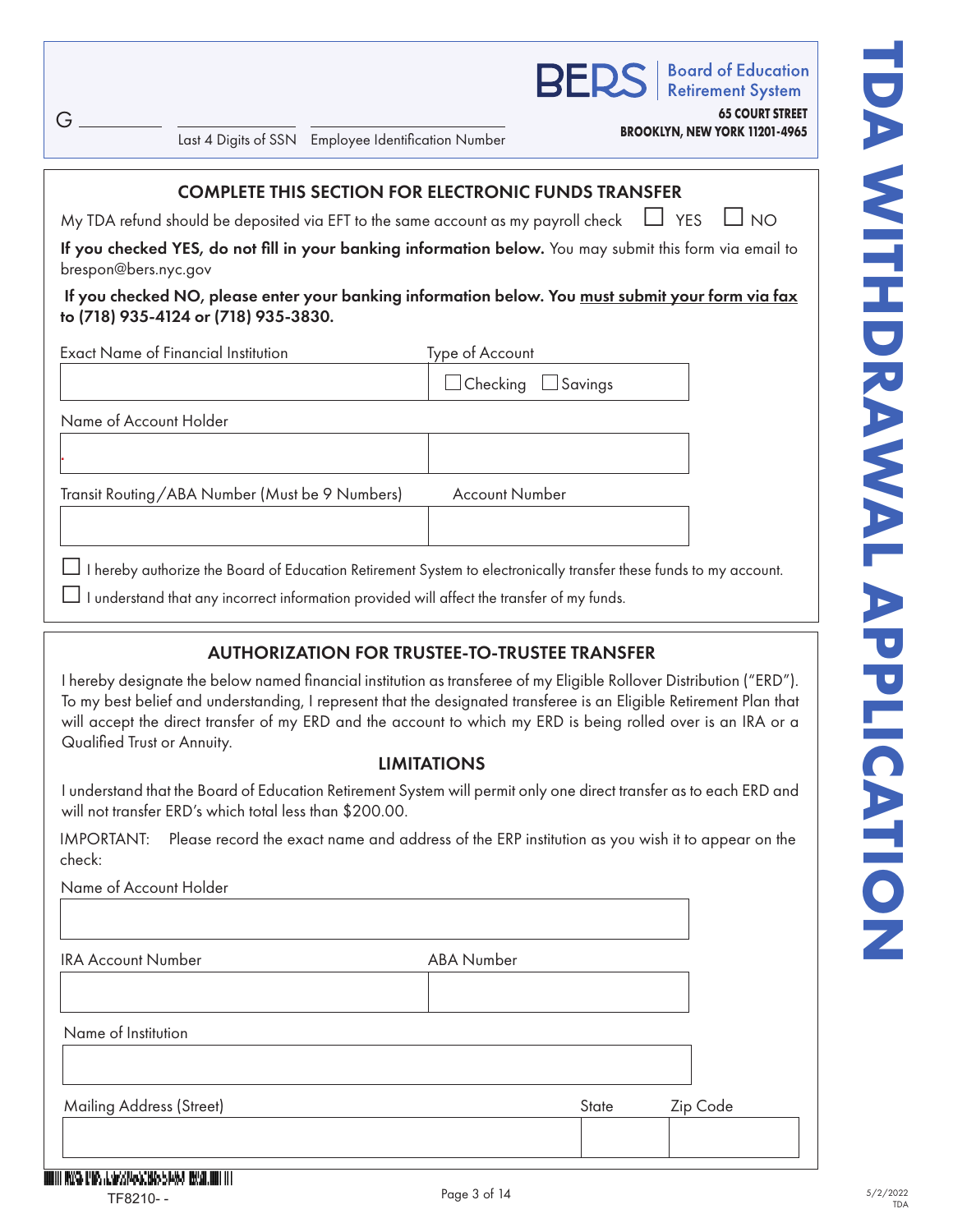**BROOKLYN, NEW YORK 11201-4965** Last 4 Digits of SSN Employee Identification Number

**BERS Retirement System 65 COURT STREET**

**Board of Education** 

In accordance with Section 33 of the Rules and Regulations of the Board of Education Retirement System, I, the undersigned, do hereby make application to withdraw, as indicated, accumulations in the annuity savings fund and/ or variable annuity savings fund, arising from tax deferred annuity net contributions. I hereby acknowledge receipt of the Special Tax Notice for TDA plan payments.

#### **Signature** REQUIRED Date - Date -

G

|                                                                    |                                                                         | Affix official seal in the box below |
|--------------------------------------------------------------------|-------------------------------------------------------------------------|--------------------------------------|
|                                                                    | On this _______ day of ________________ in the year 20 _____            |                                      |
|                                                                    |                                                                         |                                      |
| to me known to be the individual described in and who executed the |                                                                         |                                      |
| foregoing document, and he (she) duly acknowledged to me that he   |                                                                         |                                      |
|                                                                    | (she) executed the same, and the statements contained therein are true. |                                      |
|                                                                    |                                                                         |                                      |
|                                                                    |                                                                         |                                      |
|                                                                    | Signature of Notary Public or Commissioner of Deeds                     |                                      |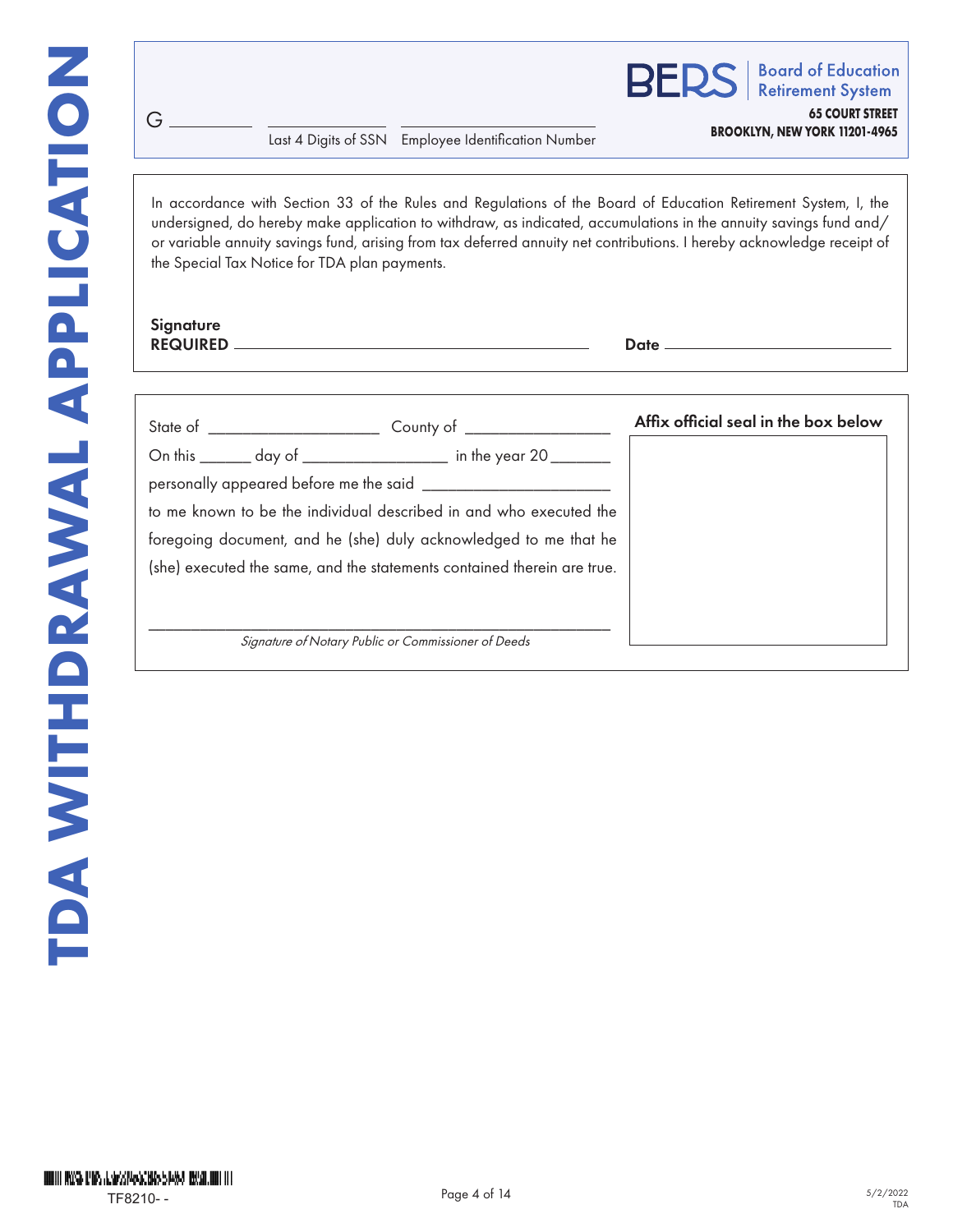|  |                                                     | <b>BERS</b>   Board of Education                        |  |
|--|-----------------------------------------------------|---------------------------------------------------------|--|
|  | Last 4 Digits of SSN Employee Identification Number | <b>65 COURT STREET</b><br>BROOKLYN, NEW YORK 11201-4965 |  |
|  |                                                     |                                                         |  |

| Name | M.I. | Last Name |
|------|------|-----------|
|      |      |           |
|      |      |           |
|      |      |           |

# CERTIFICATION OF THE NEED FOR A HARDSHIP DISTRIBUTION

Use this form only if you are requesting a hardship distribution.

If you are requesting a distribution on account of financial hardship, federal law requires you to certify that this request is necessary to meet one of the financial needs shown in the left-hand column of the chart below. For tax-filing purposes, you should also keep proof to substantiate the amount that you are requesting. The right-hand column of the table below contains a list of the documentation required for each reason for hardship distribution. All documentation must show the amount due.

#### Check one or more boxes below:

| <b>Reason for Hardship Distribution</b>                                                                                                                                                                                                                                 | <b>Documentation Required</b>                                                                                                                                                                                                  |
|-------------------------------------------------------------------------------------------------------------------------------------------------------------------------------------------------------------------------------------------------------------------------|--------------------------------------------------------------------------------------------------------------------------------------------------------------------------------------------------------------------------------|
| Medical expenses for yourself, your spouse, or<br>your dependents                                                                                                                                                                                                       | $\Box$ Medical bills after insurance payments, or<br>statement of need signed by a physician                                                                                                                                   |
|                                                                                                                                                                                                                                                                         | Explanation of Benefits forms from the<br>insurance company indicating insurance<br>coverage (or reasons for no coverage), patient<br>responsibility, and dates of service for all<br>charges (medical/hospital bills are N/A) |
| Purchase of a primary residence in which you live,<br>excluding mortgage payments                                                                                                                                                                                       | Mortgage documentation                                                                                                                                                                                                         |
| Tuition and related educational fees for the next<br>12 months of post-secondary education for yourself,<br>your spouse, your children, or your dependents                                                                                                              | Tuition notice                                                                                                                                                                                                                 |
| The need to prevent eviction from your principal<br>residence or to prevent foreclosure on the mortgage<br>of your principal residence                                                                                                                                  | Eviction notice or foreclosure notice                                                                                                                                                                                          |
| Payment for burial or funeral expenses for a<br>deceased parent, spouse, child, or dependent                                                                                                                                                                            | Burial or funeral expense bills identifying the<br>decedent                                                                                                                                                                    |
| Expenses for the repair of damage to your<br>principal residence that would qualify for the<br>casualty loss deduction allowed by Section 165<br>of the Internal Revenue Code, excluding damage<br>from progressive deterioration (described in IRS<br>Publication 547) | A written explanation of the reason for the<br>casualty loss, the location of the loss, unpaid bills<br>showing the cost of repairs, and certification that<br>the loss is not covered by insurance                            |
| Expenses or losses related to a federally declared<br>FEMA Disaster Area. State special disaster<br>below:                                                                                                                                                              | Itemized receipts, credit card statements, or<br>unpaid invoices identifying the expense(s);<br>employer-certified attestation of your loss of<br>income resulting from the disaster                                           |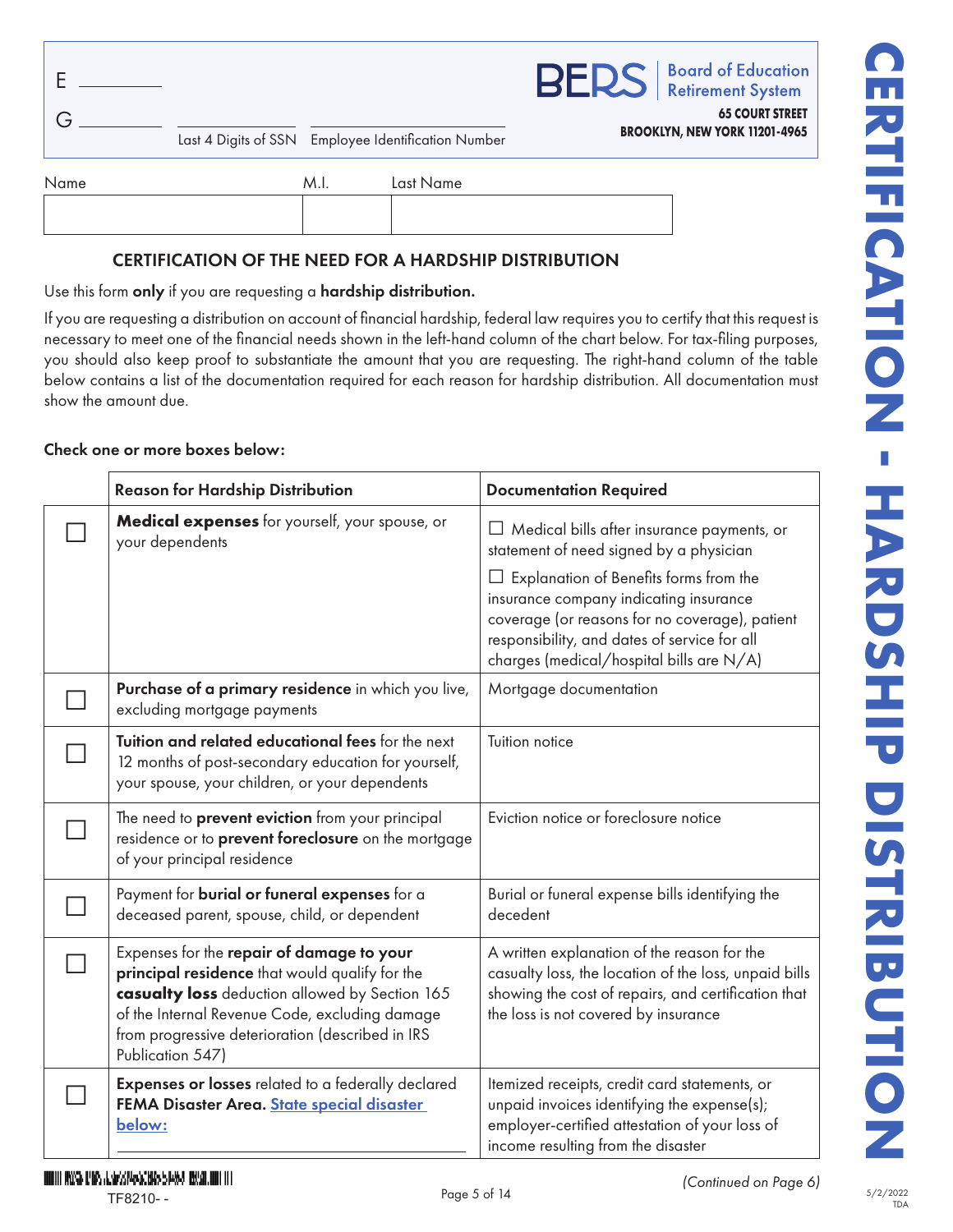| F                               |                                                            | Last 4 Digits of SSN Employee Identification Number |                                      | <b>BERS</b>   Board of Education<br><b>65 COURT STREET</b><br>BROOKLYN, NEW YORK 11201-4965 |
|---------------------------------|------------------------------------------------------------|-----------------------------------------------------|--------------------------------------|---------------------------------------------------------------------------------------------|
| I hereby certify the following: | I qualify for a hardship distribution in the amount of \$_ |                                                     | on the grounds identified on page 5. |                                                                                             |

- 2. The amount for the disbursement request does not exceed the amount needed to satisfy the immediate and heavy financial need indicated above. (The hardship disbursement amount may include additional amounts necessary to pay anticipated federal or state income taxes and penalties.)
- 3. I have taken all other distributions (other than hardship distributions) available under any other employee benefit plans to which I have access.
- 4. I have insufficient cash or other liquid assets to satisfy the need.

# **Signature** REQUIRED Date

| State of ______________________ | County of League                                                        | Affix official seal in the box below |
|---------------------------------|-------------------------------------------------------------------------|--------------------------------------|
|                                 | On this ________ day of _____________________ in the year 20 ____       |                                      |
|                                 |                                                                         |                                      |
|                                 | to me known to be the individual described in and who executed the      |                                      |
|                                 | foregoing document, and he (she) duly acknowledged to me that he        |                                      |
|                                 | (she) executed the same, and the statements contained therein are true. |                                      |
|                                 |                                                                         |                                      |
|                                 |                                                                         |                                      |
|                                 | Signature of Notary Public or Commissioner of Deeds                     |                                      |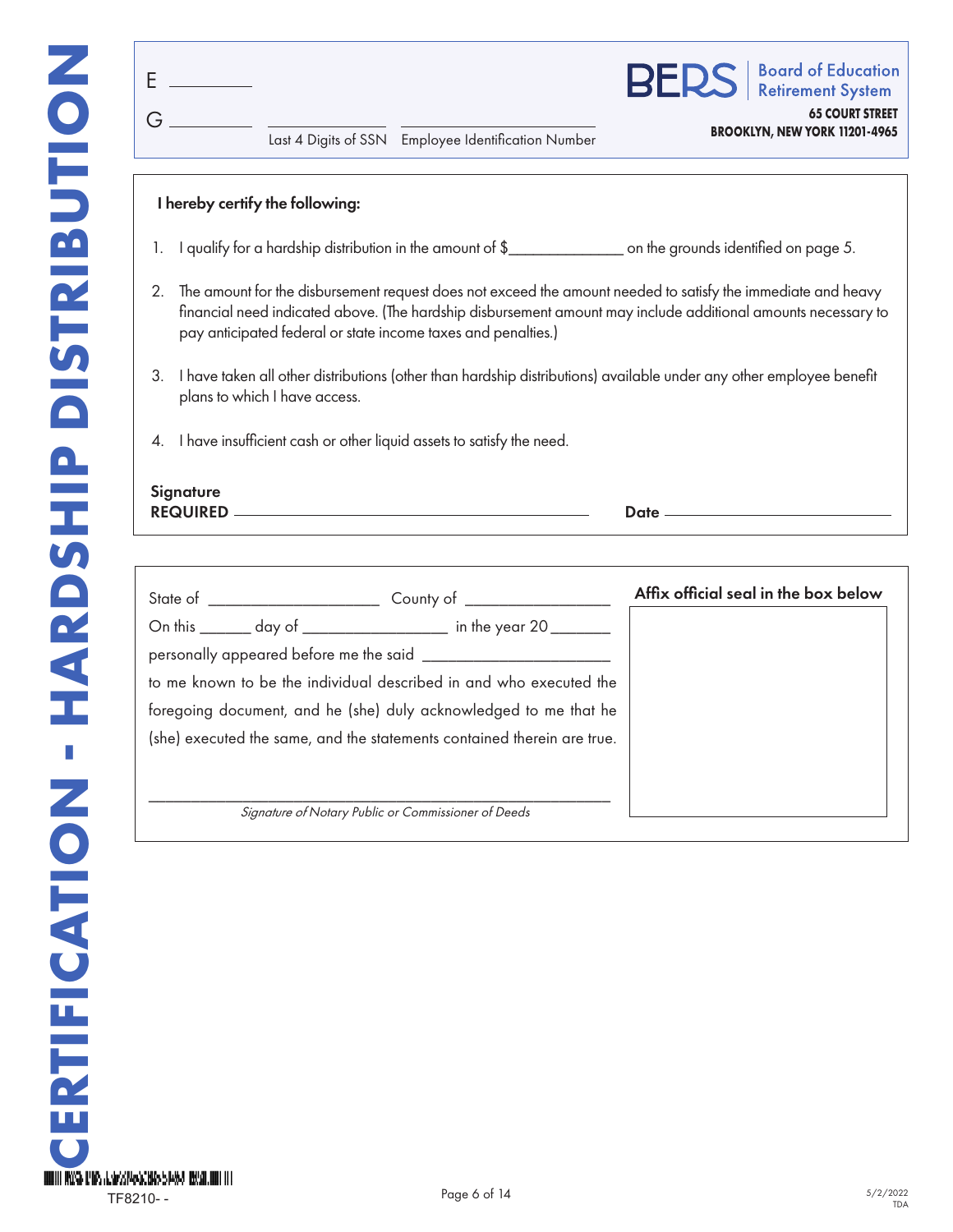# SPECIAL TAX NOTICE REGARDING PLAN PAYMENTS FOR THE TAX DEFERRED ANNUITY PROGRAM

|     | This notice contains important information you will need before you decide how<br>to receive your benefits from the Board of Education Retirement System. |                |
|-----|-----------------------------------------------------------------------------------------------------------------------------------------------------------|----------------|
|     |                                                                                                                                                           | Page           |
|     | 1. Summary                                                                                                                                                | $\overline{4}$ |
|     | 2. Direct Rollover                                                                                                                                        | 5              |
| 3.  | <b>Direct Transfer</b>                                                                                                                                    | 5              |
| 4.  | <b>Direct Withdrawal</b>                                                                                                                                  | 5              |
| 5.  | <b>Retirements</b>                                                                                                                                        | 6              |
| 6.  | <b>Deferrals</b>                                                                                                                                          | 7              |
| 7.  | <b>Resignations</b>                                                                                                                                       | $\overline{7}$ |
| 8.  | <b>Required Distributions</b>                                                                                                                             | 7              |
| 9.  | Surviving Spouses, Alternate Payees and Other Beneficiaries                                                                                               | 8              |
|     | 10. Obtaining Additional Information                                                                                                                      | 8              |
| 11. | <b>Definition of Hardship Expenses</b>                                                                                                                    | 9              |
|     |                                                                                                                                                           |                |
|     |                                                                                                                                                           |                |
|     |                                                                                                                                                           |                |
|     |                                                                                                                                                           |                |
|     |                                                                                                                                                           |                |
|     |                                                                                                                                                           |                |
|     |                                                                                                                                                           |                |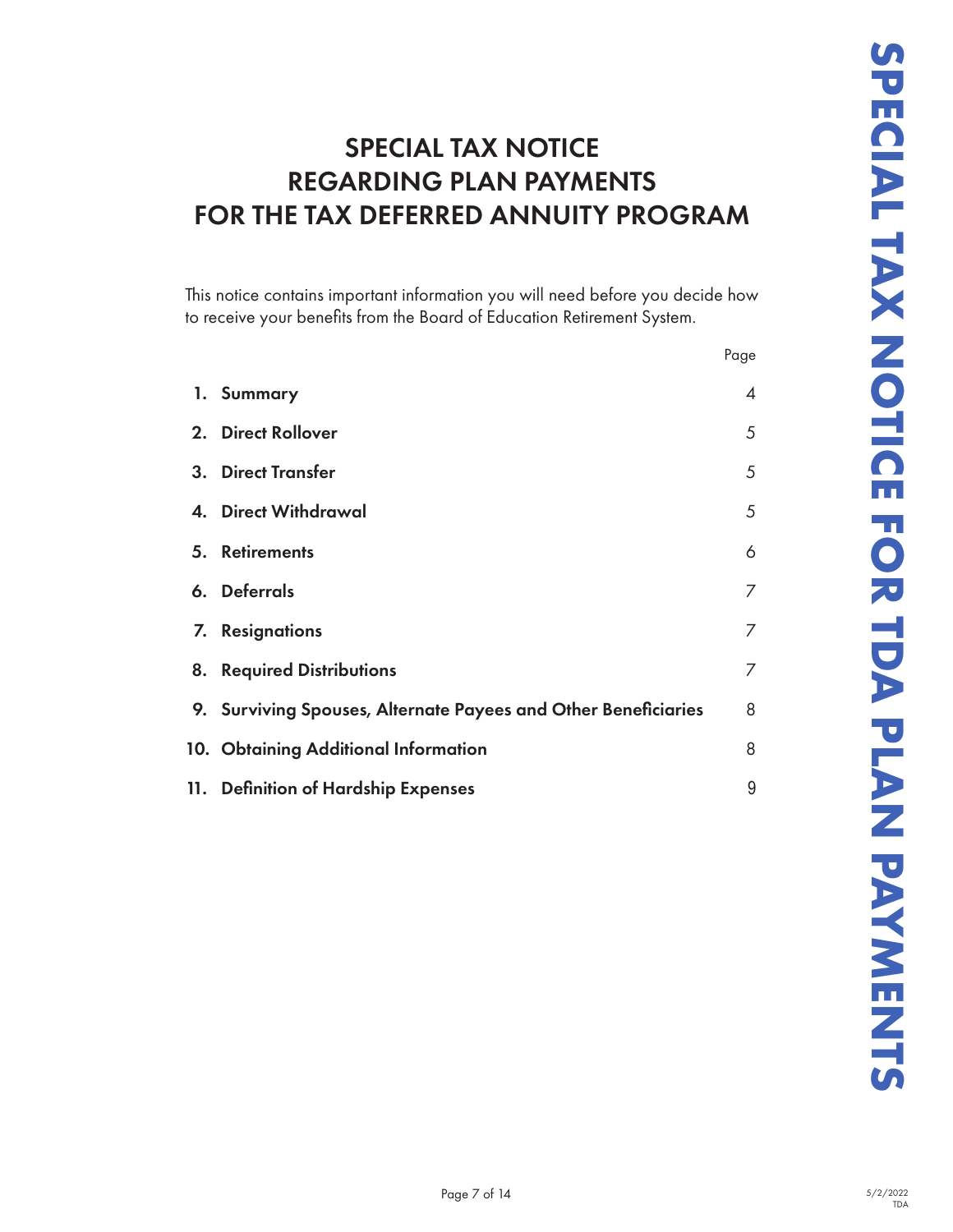#### 1. SUMMARY

A payment from the Plan that is eligible for "rollover" can be taken in three ways. You can have all or any taxable portion of your payment either (1) Paid in a "DIRECT ROLLOVER" or (2) Paid in a "DIRECT TRANSFER" or (3) Paid in a "DIRECT WITHDRAWAL." A rollover is a payment of your plan benefits to your individual retirement arrangement (IRA) or to another qualified plan. This choice will affect the tax you owe.

#### IF YOU CHOOSE A DIRECT ROLLOVER

- Your payment will not be taxed in the current year and no income tax will be withheld.
- Your payment will be made directly to your IRA.
- Your payment will be taxed later when you take it out of the IRA.
- Once the direct rollover has been made, you will be subject to those terms, conditions and restrictions, including but not limited to any associated charges and costs.

#### IF YOU CHOOSE A DIRECT TRANSFER

- May only be made to another IRS Qualified Section 403(b) program that restricts actual withdrawals on the same (or a more restrictive) basis as under your present TDA program.
- Your payment will not be taxed in the current year and no income tax will be withheld.
- Your transfer will be made directly to the custodian of an eligible Section 403(b) Plan.
- Once the direct transfer has been made, you will be subject to those terms, conditions and restrictions, including but not limited to any associated charges and costs.

#### IF YOU CHOOSE TO HAVE A DIRECT WITHDRAWAL.

- You will receive only 80% of the payment because the Plan administrator is required to withhold 20% of the payment for Federal taxes and send it to the IRS as income tax withholding to be credited against your taxes.
- Your payment will be taxed in the current year, unless you roll it over. However, if you receive the payment before age 59½, you also may have to pay an additional 10% tax.
- You can roll over the payment by paying it to your IRA or to another qualified plan that accepts your rollover within 60 days of receiving the payment. The amount rolled over will not be taxed until you take it out of the IRA or qualified plan.
- If you want to roll over 100% of the payment to an IRA or qualified plan, you must find other money to replace the 20% that was withheld. If you roll over only the 80% that you received, you will be taxed on the 20% that was withheld and that is not rolled over.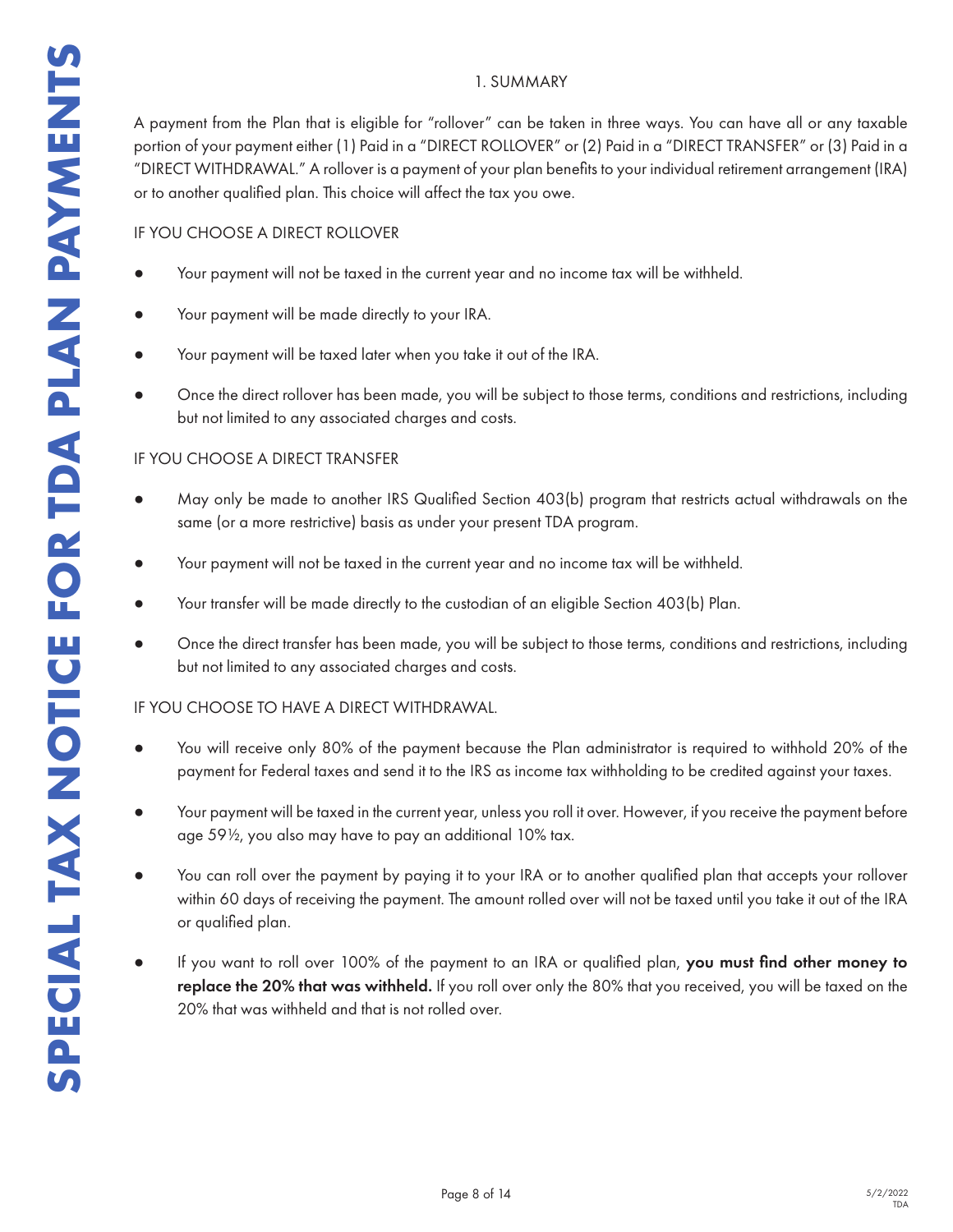# 2. DIRECT ROLLOVER

You can choose a direct rollover of all or any portion of your payment. In a direct rollover, your payment is paid directly from the Plan to an IRA. If you choose a direct rollover, you are not taxed on the payment until you take it out of the IRA.

DUCYER<br>
DOUCYER<br>
Reported on the programent until you take it out of the liRA.<br>
The restricted on the programent until you to also it is related to the state.<br>
The restricted on the proportion in the state is to the your p DIRECT ROLLOVER TO AN IRA: You can open an IRA to receive the direct rollover. (The term "IRA" as used in this notice, includes individual retirement accounts and individual retirement annuities). If you choose to have your payment made directly to an IRA, contact an IRA sponsor (usually a financial institution) to find out how to have your payment made in a direct rollover to an IRA at that institution. If you are unsure of how to invest your money, you can temporarily establish an IRA to receive the payment. However, in choosing an IRA, you may wish to consider whether the IRA you choose will allow you to move all or a part of your payment to another IRA at a later date, without penalties or other limitations. See IRS publication 590, Individual Retirement Arrangements, for more information on IRAs (including limits on how often you can roll over between IRAs).

# 3. DIRECT TRANSFER

You may choose a direct transfer of all or any portion of your payment. In a direct transfer, your payment is paid directly from the plan to the custodian of an eligible Section 403(b) Plan. If you choose a direct transfer, you are not taxed on the payment.

DIRECT TRANSFER: You may be able to transfer all or any portion of the funds from the TDA program to an eligible IRS-Qualified Section 403(b) Plan. If you have any questions as to whether the program satisfies the applicable IRS regulations, you are encouraged to consult a tax advisor.

You should familiarize yourself with all of the terms, conditions and restrictions which apply to your new tax-sheltered account and any transactions you may wish to perform with regard to that account. Once a direct transfer had been effected, you will be subject to those terms, conditions and restrictions, including but not limited to any associated charges and costs.

# 4. DIRECT WITHDRAWAL

If you have the payment made to you, it is subject to 20% income tax withholding. The payment is taxed in the year you receive it unless, within 60 days, you roll it over to an IRA or another qualified plan that accepts rollovers. If you do not roll it over, special tax rules may apply.

# INCOME TAX WITHHOLDING

MANDATORY WITHHOLDING: The Plan is required by law to withhold 20% of your payment which will be sent to the IRS as income tax withholdings. For example, if your payment is \$10,000, only \$8,000 will be paid to you because the Plan must withhold \$2,000 as income tax. However, when you prepare your income tax return for the year, you will report the full \$10,000 as payment from the plan. You will report the \$2,000 as tax withheld, and it will be credited against any income tax you owe for the year.

SIXTY-DAY ROLLOVER OPTION: If you have your payment paid to you, you can still decide to rollover all or part of it to an IRA or another qualified plan that accepts rollovers. If you decide to rollover, you must make the rollover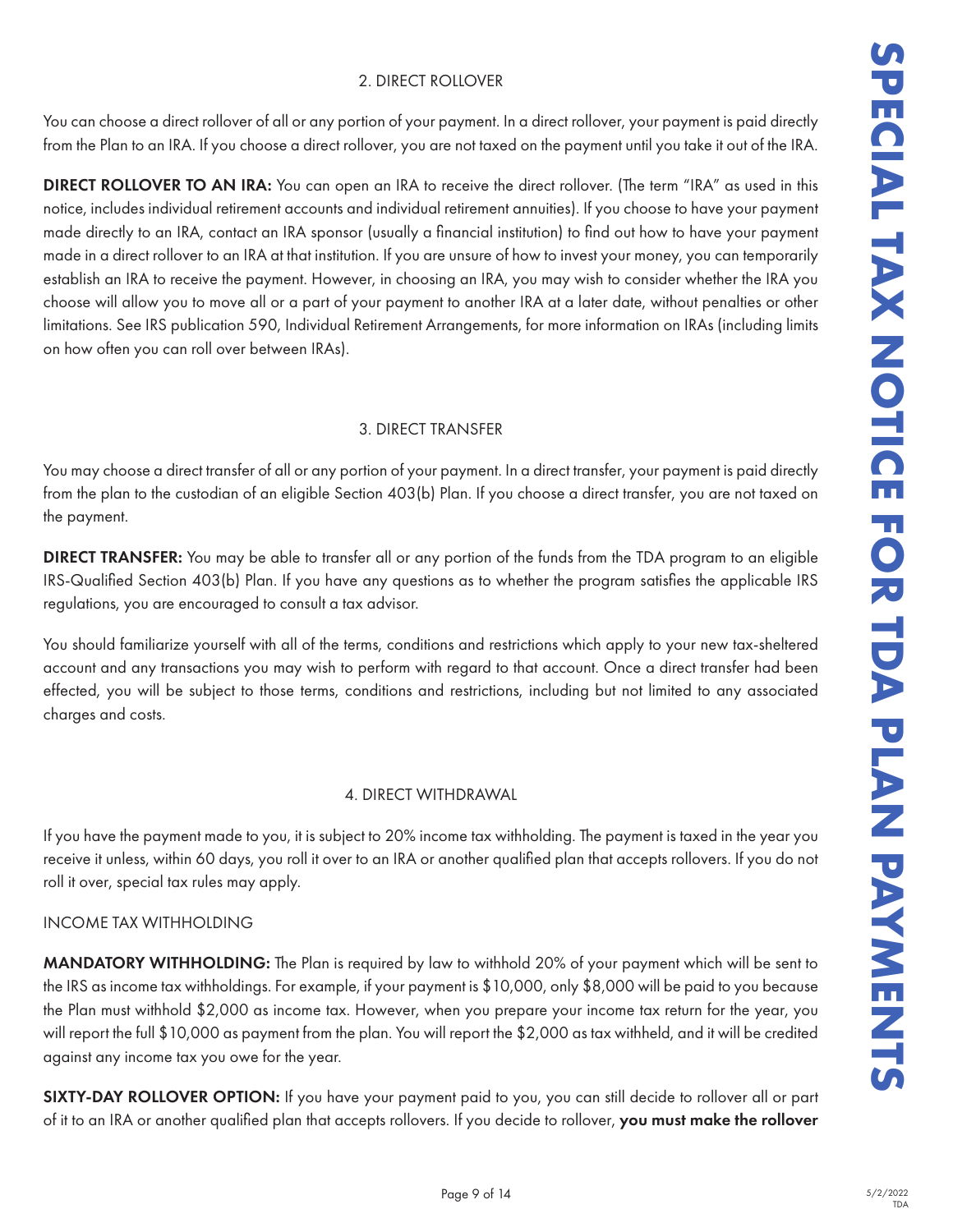within 60 days after you receive the payment. The portion of your payment that is rolled over will not be taxed until you take it out of the IRA or the qualified plan.

You can rollover up to 100% of your payment, including an amount equal to the 20% that was withheld. If you choose to rollover 100%, you must find other money within the 60 day period to contribute to the IRA or the qualified plan to replace the 20% that was withheld. On the other hand, if you rollover only 80% that you received, you will be taxed on the 20% that was withheld:

EXAMPLE: Your payment is \$10,000, and you choose to have it paid to you. You will receive \$8,000, and \$2,000 will be sent to the IRS as income tax withholding. Within 60 days after receiving the \$8,000, you may roll over the entire \$10,000 to an IRA or qualified plan. To do this, you roll over the \$8,000 you received from the Plan, and you will have to find \$2,000 from other sources (your savings, a loan, etc.). In this case, the entire \$10,000, is not taxed until you take it out of the IRA or qualified plan. If you roll over the entire \$10,000, when you file your income tax return you may get a refund of the \$2,000 withheld.

If, on the other hand, you roll over only \$8,000, the \$2,000 you did not roll over is taxed in the year it was withheld. When you file your income tax return, you may get a refund of part of the \$2,000 withheld. (However, any refund is likely to be larger if you rollover the entire \$10,000.)

ADDITIONAL 10% TAX IF YOU ARE UNDER AGE 59½. If you receive a payment before you reach 59½ and you do not roll it over, then, in addition to the regular income tax, you may have to pay an extra tax equal to 10% of the taxable portion of the payment. The additional 10% tax does not apply to your payment if it is (1) paid to you because you separate from service with your employer during or after the year you reach 55, (2) paid because you retire due to disability. (3) payment of post-secondary school tuition for the employee or the employee's spouse, dependents and non-dependent children, (4) payment to prevent the eviction of the employee, employee's parents or children from a principal residence, or to prevent foreclosure on the mortgage of a principal residence, (5) for the purchase of a principal residence for the employee, and (6) payment of funeral and related expenses for the employee's spouse, dependents and non-dependents children. See IRS Form 5329 for more information on the additional 10% tax.

#### 5. RETIREMENTS

When you retire with a service retirement, you have several choices for your TDA account:

- 1. You may withdraw all or part of the balance of your TDA account; OR
- 2. You may receive an additional annuity (in a check separate from your Qualified Pension Plan Allowance) payable in fixed dollars or variable units. In general, the same options available for your Qualified Pension Plan Allowance are also available for your TDA account. A TDA annuity is subject to Federal income tax, but may be exempt from New York State and New York City income taxes; OR
- 3. You may also elect to further defer receipt of your TDA funds. This option allows you to later withdraw all or part of your balance, and it also allows you to annuitize the balance as discussed in the following section of this booklet entitled "Deferrals".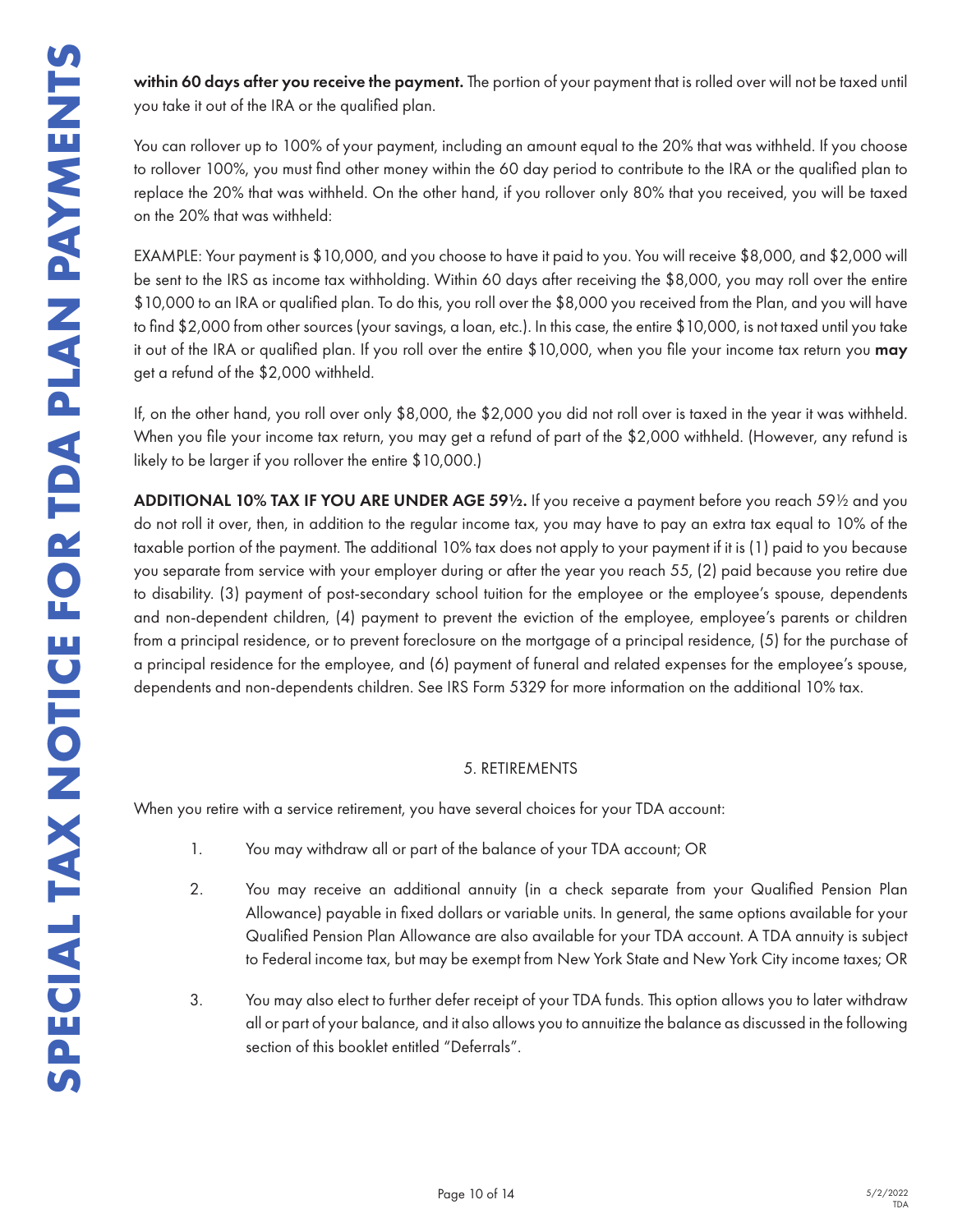#### 6. DEFERRALS

Upon retiring or resigning with a vested right to receive a deferred retirement allowance, you may defer receiving distribution of your TDA accounts subject to certain restrictions. The necessary form to effect a deferral will be available to you at your time of retirement. Please note, that retired members with TDA deferred status are considered active participants with respect to the TDA program.

If you elect to defer your TDA accounts, you may withdraw all or part of your TDA funds by filling an "Application for Tax-Deferred Annuity Withdrawal". You may also choose to begin receiving annuity payments based on the value of your TDA fund at any time prior to reaching the age limits described in the "Required Distributions" section.

In the event a participant dies while in deferred status, the full value of that participant's TDA accounts will be paid to the designated beneficiary or beneficiaries. If there are no designated beneficiaries on file with BERS, payment will be made to the participant's estate.

#### 7. RESIGNATIONS

Participants are always 100% vested in the full value of their TDA accounts. This means that participants or their beneficiaries (in the event of a participant's death) are always entitled to that full value.

If you resign before attaining vested rights to benefits provided under the Qualified Pension Plan, you may withdraw the full value of your TDA accounts. Your distribution will be valued on the unit value for the month following the date BERS receives your written request for such a withdrawal. You may also choose to allow your accounts to remain under the TDA Program for a period of up to five years after you resign. If you do not make a withdrawal by the end of that fiveyear period, your variable account units will be converted to Fixed Annuity dollars at the value of the month of transfer, and no further interest will accrue to your account.

If you resign from active service before attaining vested rights to benefits provided under the Qualified Pension Plan and withdraw your accounts from the Qualified Pension Plan at any time after resignation, your participation in the TDA Program will automatically terminate and the value of your TDA accounts will be refunded to you.

If you resign with vested rights under the Qualified Pension Plan, your TDA accounts may remain under the TDA Program beyond the five-year period. In fact, you may elect to defer receiving distribution of your TDA account as described in the "deferrals" section. You may, however, withdraw the value of your TDA accounts after your resignation without adversely affecting your right to vested retirement benefits from the Qualified Pension Plan.

#### 8. REQUIRED DISTRIBUTIONS

There are different rules for TDA contributions and earnings accumulated as of December 31, 1986 ("Pre-1987 Funds") and for TDA contributions and earnings accumulated after December 31, 1986 ("Post-1986 Funds") for BERS members. As a retiree, you may defer distributions of Pre-1987 Funds until as late as the date you reach age 75. However, you may only defer distribution of your Post-1986 Funds until as late as April 1 following the year in which you reach age 72.

The distribution method you elect is also an important factor. As a retiree, if you choose to annuitize, you must elect to annuitize your total TDA balance (i.e., both Pre-1987 Funds and Post-1986 Funds) as of the date you reach age 72.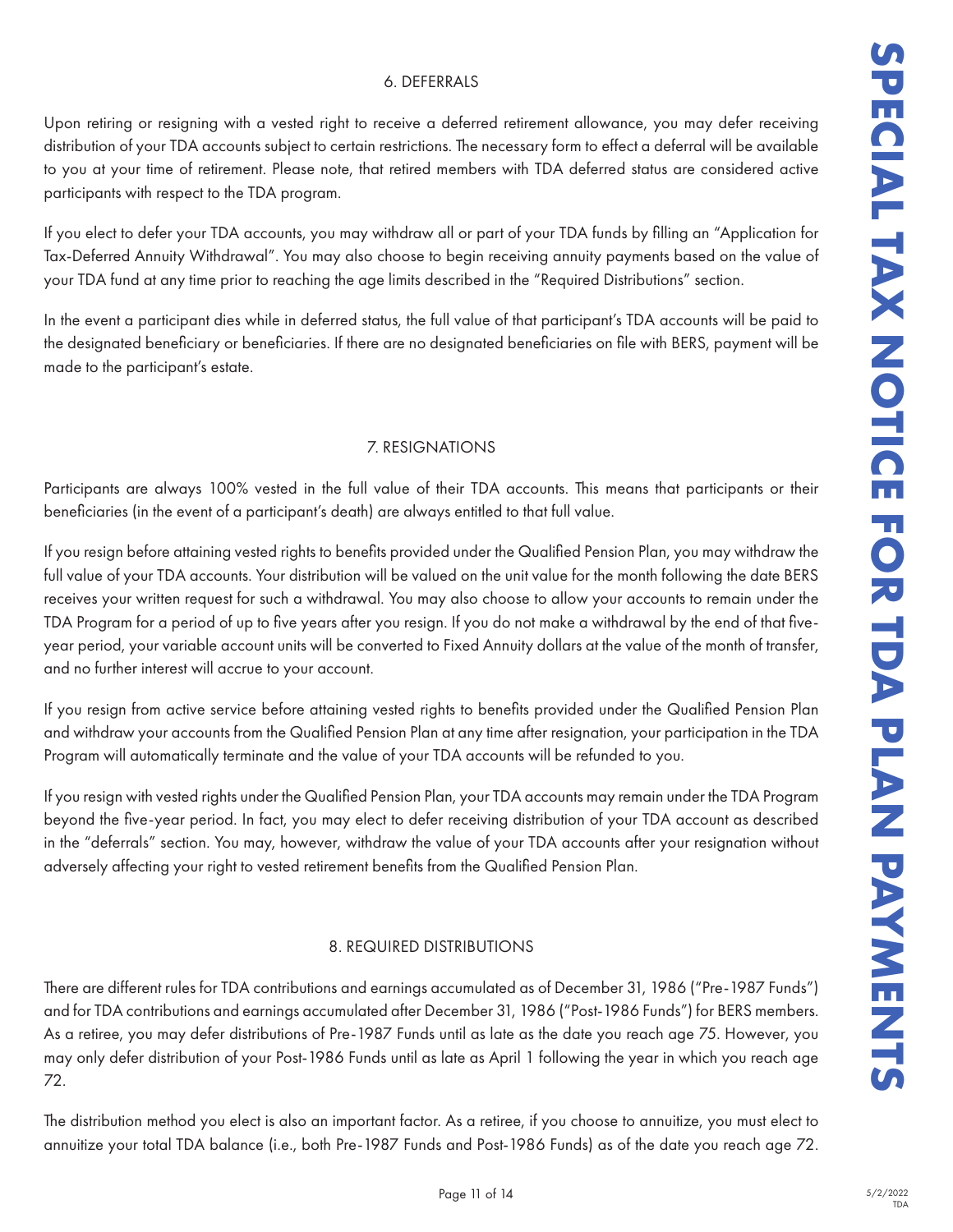However, if you elect to receive your Post-1986 Funds as a lump sum, you may continue to defer distribution of your Pre-1987 Funds until as late as the date you reach age 75. At that time, you may elect to receive your Pre-1987 Funds as either an annuity or a lump sum.

In addition, active members over the age of 72 may defer receiving their TDA payments until age 75. However, members who retire between the ages of 72 and 75 must begin receiving distribution of their Post-1986 Funds no later than April 1 following the year in which they retire.

#### 9. SURVIVING SPOUSES, ALTERNATE PAYEES AND OTHER BENEFICIARIES

In general, the rules summarized above that apply to payments to employees also apply to payments to surviving spouses of employees and to spouses or former spouses who are "alternate payees". You are an alternate payee if your interest in the Plan results from a "qualified domestic relations order", which is an order issued by a court, usually in connection with a divorce or legal separation. Some of the rules summarized above also apply to a deceased employee's beneficiary who is not a spouse. However, there are some exceptions for payments to surviving spouses, alternate payees, and other beneficiaries that should be mentioned.

If you are a surviving spouse, you may choose to have an eligible rollover distribution paid in a direct rollover to an IRA or another qualified plan. If you have the payment paid to you, you can keep it or roll it over yourself to an IRA or another qualified plan. If you are an alternate payee, you have the same choices as the employee. Thus, you can have the payment as a direct rollover, direct transfer, or paid to you. If you have it paid to you, you can keep or roll it over yourself to an IRA or to another qualified plan that accepts rollovers.

If you are a surviving spouse, an alternate payee, or another beneficiary, your payment is not subject to the additional 10% tax described in section 4 above, even if you are younger than age 59½.

#### 10. HOW TO OBTAIN ADDITIONAL INFORMATION

This notice summarizes only the federal (not state or local) tax rules that might apply to your payment. The rules described above are complex and contain many conditions and exceptions that are not included in this notice. Therefore, you may want to consult with a professional tax advisor before you take a payment of your benefits from the Plan. Also, you can find more specific information on tax treatment of payments from qualified retirement plans in the IRS Publication 575, Pension and Annuity Income, and IRS Publication 590, Individual Retirements. These publications are available from your local IRS office or by calling 1-800-TAX-FORMS.

#### 11. DEFINITION OF HARDSHIP EXPENSES

Please be advised that the Internal Revenue Service of the United States has issued guidelines for hardship withdrawals of accumulations from your 403(b) Tax Deferred Annuity Program account. To make a hardship withdrawal from your BERS TDA account, the following conditions must be met:

- (1) The participant has an immediate and heavy financial need.
- (2) Other resources are not available to meet the need.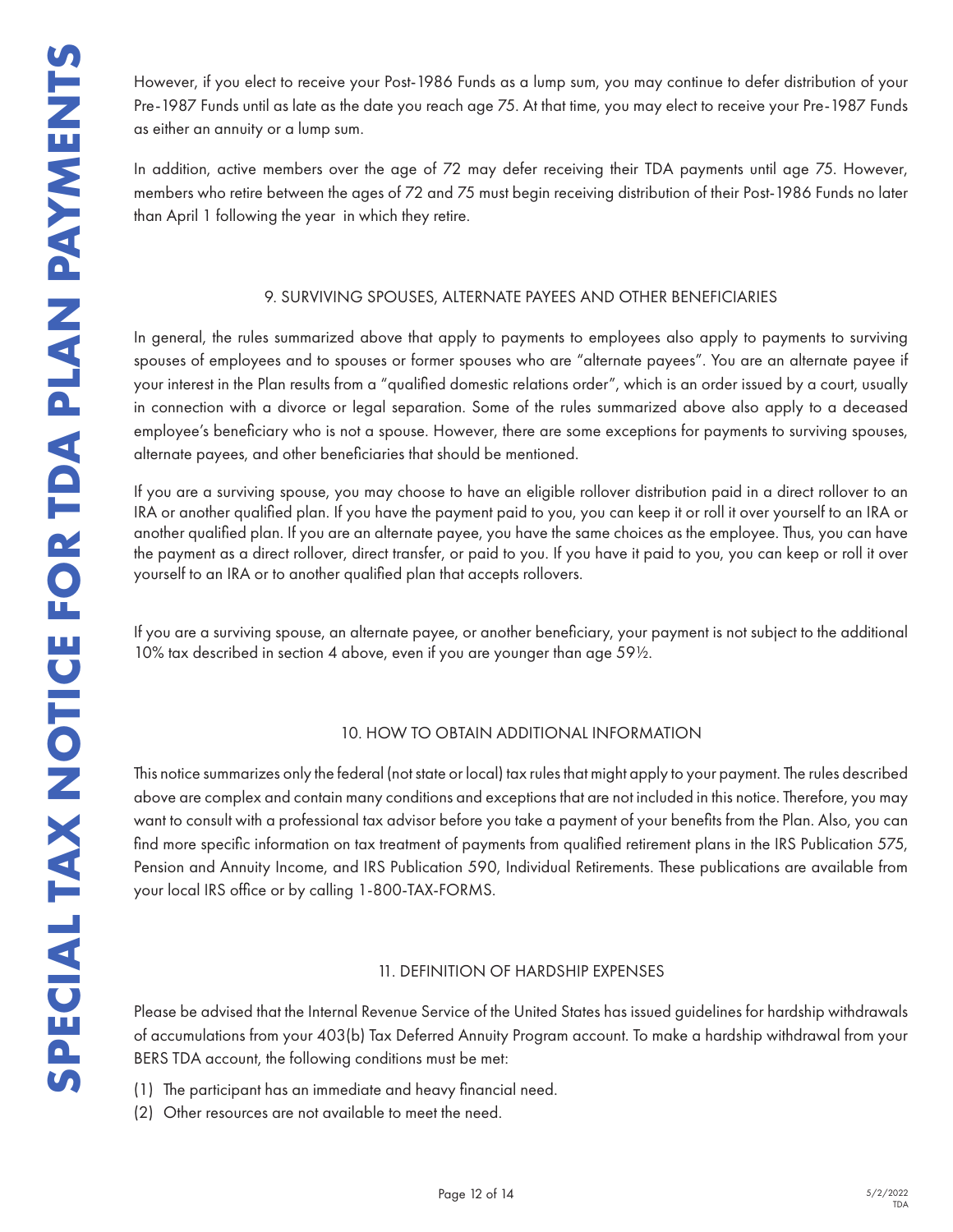The definition of hardship expenses includes:

- Payments of un-reimbursed medical expenses.
- Payments of post-secondary school tuition for the employee or the employee's spouse, dependents and nondependent children.
- Payments to prevent the eviction of the employee, employee's parents or children from a principal residence, or to prevent foreclosure on the mortgage of a principal residence.
- Expenses associated with the purchase of a principal residence for the participant.
- Payments of funeral and related expenses for the employee's spouse, dependents, and non-dependent children.
- Expenses for the repair of damage to your principal residence that would qualify for the casualty loss deduction allowed by Section 165 of the Internal Revenue Code, excluding damage from progressive deterioration (described in IRS Publication 547).
- Expenses or losses related to a federally declared FEMA Disaster Area.

Proof must be submitted to substantiate your withdrawal. The amount of the distribution cannot exceed the amount of your immediate need, but may include an additional amount to satisfy the 20% federal tax which must be withheld and the 10% penalty for early withdrawal which may also apply.

TDA contributions made prior to 1/1/89 may be withdrawn without claiming hardship.